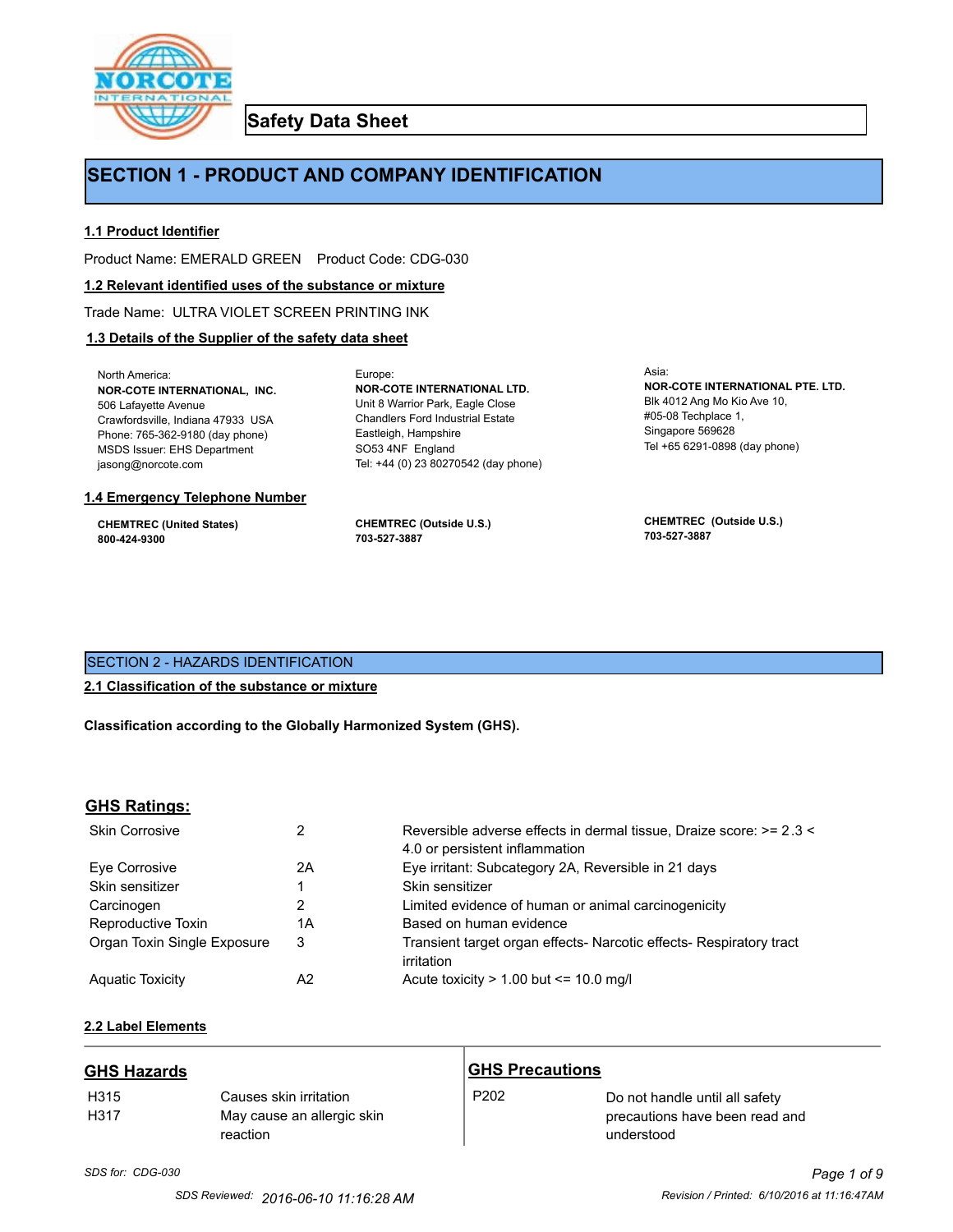| H319             | Causes serious eye irritation               | P <sub>261</sub> | Avoid breathing                                                      |
|------------------|---------------------------------------------|------------------|----------------------------------------------------------------------|
| H335             | May cause respiratory irritation            |                  | dust/fume/gas/mist/vapours/spray                                     |
| H336             | May cause drowsiness or                     | P273             | Avoid release to the environment                                     |
|                  | dizziness                                   | P <sub>280</sub> | Wear protective gloves/protective                                    |
| H <sub>351</sub> | Suspected of causing cancer                 |                  | clothing/eye protection/face protection                              |
| H360             | May damage fertility or the<br>unborn child | P362             | Take off contaminated clothing and<br>wash before reuse              |
| H401             | Toxic to aquatic life                       | P302+P352        | IF ON SKIN: Wash with soap and water                                 |
|                  |                                             | P304+P340        | IF INHALED: Remove victim to fresh air                               |
|                  |                                             |                  | and keep at rest in a position                                       |
|                  |                                             |                  | comfortable for breathing                                            |
|                  |                                             | P305+P351+P33    | IF IN EYES: Rinse continuously with                                  |
|                  |                                             | 8                | water for several minutes. Remove                                    |
|                  |                                             |                  | contact lenses if present and easy to                                |
|                  |                                             |                  | do - continue rinsing                                                |
|                  |                                             | P308+P313        | IF exposed or concerned: Get medical                                 |
|                  |                                             |                  | advice/attention                                                     |
|                  |                                             | P333+P313        | If skin irritation or a rash occurs: Get<br>medical advice/attention |

#### **Danger**



**EMERGENCY OVERVIEW:** Product is a liquid with mild acrylic odor that may be harmful if inhaled or swallowed. Product may cause serious damage to eyes, allergic skin reactions and irritation to respiratory system. Avoid breathing vapors. Avoid spillage to sewers or waterways.

### **ROUTES OF ENTRY:** Dermal, Inhalation, Ingestion

**ACUTE HEALTH EFFECTS:** Irritant to skin, eyes and respiratory tract. Effects may be delayed for several hours. Eyes Respiratory System

**Skin Contact:** Potential irritant and can cause allergic skin reaction. Repeated or prolonged contact may cause sensitization.

**Eye Contact:** Liquid, vapors, or mists may cause eye irritation. Protect eyes from repeated or prolonged contact.

**Ingestion:** May be harmful if swallowed. Gastrointestinal tract irritation may result.

**Inhalation:** May be harmful if inhaled. May cause irritation to upper respiratory tract upon prolonged or repeated inhalation.

# **Effects of Overexposure**

**MEDICAL CONDITIONS AGGRAVATED BY EXPOSURE:** Repeated and prolonged overexposure may increase the potential for adverse health effects.

**CHRONIC HEALTH EFFECTS:** No additional information

# SECTION 3 - COMPOSITION / INFORMATION ON INGREDIENTS

#### **3.2 Mixtures**

\*Note: The exact concentrations of the below listed chemicals are being withheld as a trade secret

| <b>Chemical Name</b>         | <b>Percent</b><br>Weiaht | CAS#       | EC No.    | Classification (GHS)      |
|------------------------------|--------------------------|------------|-----------|---------------------------|
| 1.6-Hexanediol<br>diacrylate | 10.00 - 20.00 %          | 13048-33-4 | 235-921-9 | H315, H319.<br>H317, H400 |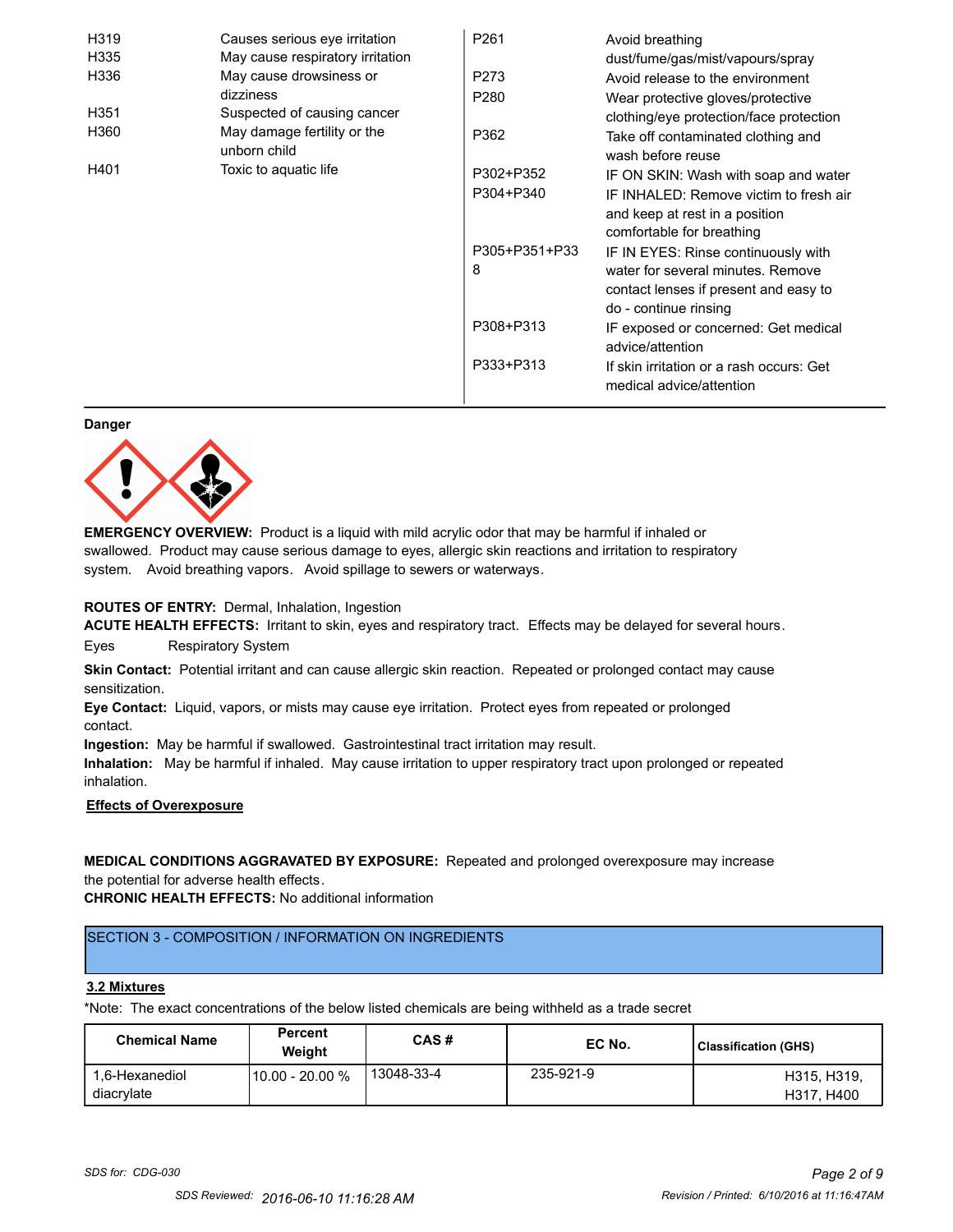| Tripropylene glycol<br>diacrylate | $15.00 - 10.00 %$ | 42978-66-5 | 256-032-2 | H315, H319,<br>H317, H335 |
|-----------------------------------|-------------------|------------|-----------|---------------------------|
| Barium sulfate                    | l1.00 - 5.00 %    | 7727-43-7  |           |                           |
| Benzophenone                      | $10.10 - 1.00 %$  | 119-61-9   |           |                           |

# SECTION 4 - FIRST AID MEASURES

### **4.1 Description of first aid measures**

**INHALATION:** Move subject to fresh air and keep warm. If subject is not breathing, administer artificial respiration. If breathing is difficult, have qualified personnel administer oxygen and get medical attention .

**EYE CONTACT:** Flush the eye and under lids with warm water for 15 minutes. Remove any contact lenses during the flushing. Get immediate medical attention if symptoms persist.

**SKIN CONTACT:** Remove and isolate contaminated clothing and shoes. Remove excess material from skin with clean cloth. Flush skin with running lukewarm water. Wash affected areas using mild soap.

**INGESTION:** If appreciable quantities are swallowed, seek immediate medical attention. Do NOT induce vomiting. Never give anything by mouth to an unconscious person.

### SECTION 5 - FIRE FIGHTING MEASURES

#### **5.1 Extinguising Media**

Evacuate area of all non-emergency personell. Firefighters must wear full emergency equipment with self contained breathing apparatus. At elevated temperatures hazardous polymerization may occur causing container rupture and in extreme cases, explosion. Fight fires from upwind and cool intact containers with water spray or stream at maximum range.

Flash Point: 100 C (212 F)

**FLAMMABLE/EXPLOSIVE LIMITS (Volume % in air):** Not established **EXTINGUISHING METHOD:** Water fog, carbon dioxide (CO2) or dry chemical

#### **5.2 Special Hazards arising from the substance or mixture:**

Thermal decomposition can lead to release of irritating gases and vapors

### **5.3 Advice for firefighters**

### **Protective Equipment:**

Wear full emergency equipment with selfcontained breathing apparatus . Refer to Section 8

#### **5.4 Additional Information**

 Heating causes a rise in pressue, risk of bursting and combustion Shut off sources of ignition Carbon monoxide and carbon dioxide may form upon combustion

**OSHA CLASSIFICATION:** Class IIIB Combustible

### SECTION 6 - ACCIDENTAL RELEASE MEASURES

#### **6.1 Personal precautions, protective equipment and emergency procedures**

Remove all sources of ignition and ventilate area. Avoid skin and eye contact. Use respiratory protection.

#### **6.2 Environmental precautions**

Avoid release to the environment. Local authorities should be advised if significant spillages cannot be contained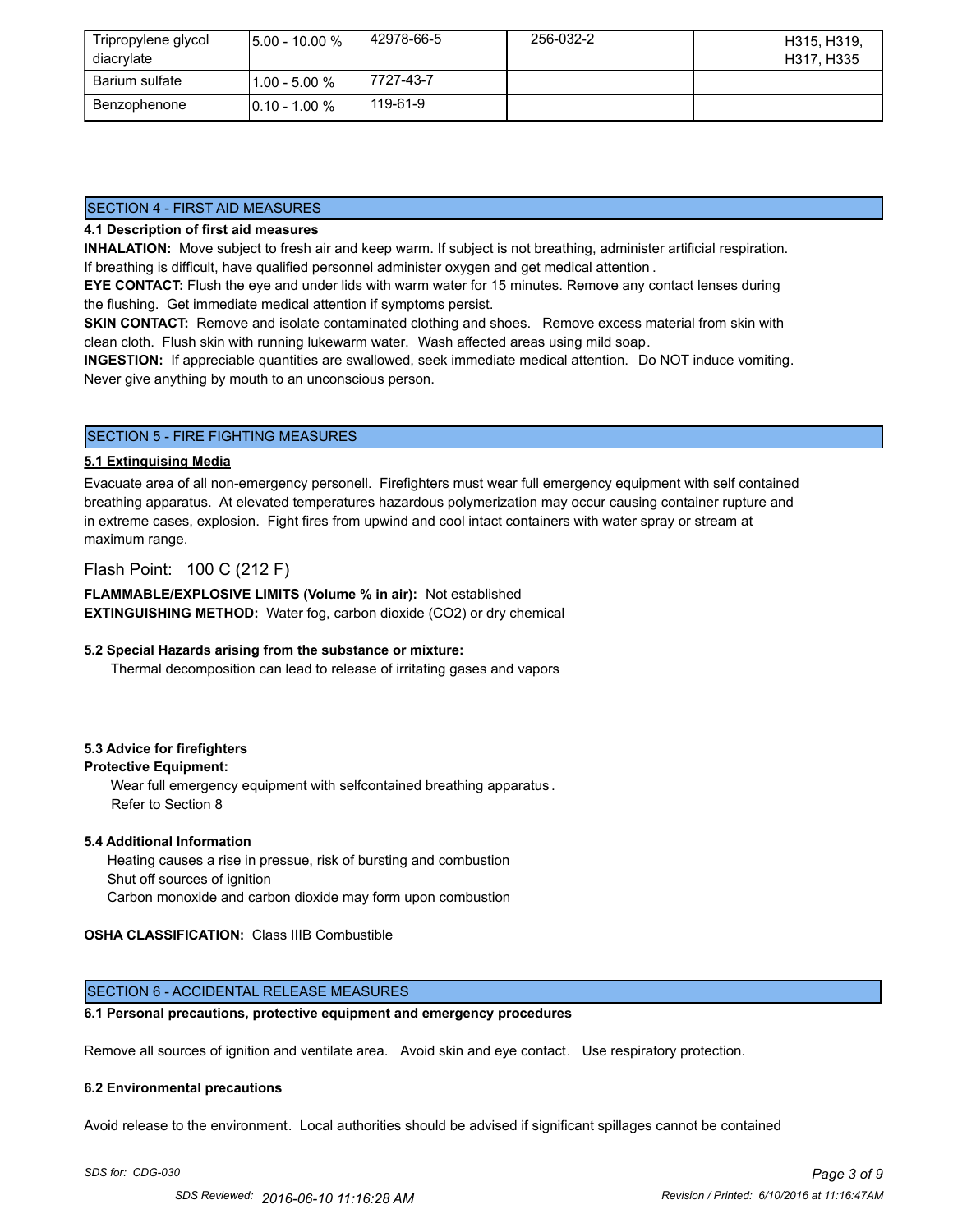#### **6.3 Methods and materials for containment and cleaning up**

 Absorb with inert materials such as dry clay or sand and place in closed container for disposal as solid waste in accordance with all applicable regulations.

# SECTION 7 - HANDLING AND STORAGE

#### **7.1 Precautions for safe handling**

Avoid any unnecessary contact. Use protective clothing specified in Section 8.

#### **7.2 Conditions for safe storage, including and incompatibilities**

Store away from heat and sunlight to prevent spontaneous polymerization. Store below 90° F (32° C). Protect containers from physical damage. Storage of containers should conform to flammable and combustible liquid regulations.

# **SECTION 8 - EXPOSURE CONTROLS / PERSONAL PROTECTION**

#### **8.1 Control parameters**

#### **Exposure Limits:** Not established for mixture

| Chemical Name / CAS No.                         | <b>OSHA Exposure Limits</b>                                        | <b>ACGIH Exposure Limits</b>                                                                                    | <b>Other Exposure Limits</b>                                          |
|-------------------------------------------------|--------------------------------------------------------------------|-----------------------------------------------------------------------------------------------------------------|-----------------------------------------------------------------------|
| 1,6-Hexanediol diacrylate<br>13048-33-4         |                                                                    |                                                                                                                 |                                                                       |
| Tripropylene glycol<br>diacrylate<br>42978-66-5 |                                                                    |                                                                                                                 |                                                                       |
| Barium sulfate<br>7727-43-7                     | 15 mg/m3 TWA (total dust);<br>5 mg/m3 TWA (respirable<br>fraction) | 5 mg/m3 TWA (inhalable<br>fraction, particulate matter<br>containing no asbestos and<br><1% crystalline silica) | NIOSH: 10 mg/m3 TWA<br>(total dust); 5 mg/m3<br>TWA (respirable dust) |
| Benzophenone<br>119-61-9                        |                                                                    |                                                                                                                 |                                                                       |

### **8.2 Exposure Controls**

**VENTILATION:** Provide natural or mechanical ventilation to minimize exposure. If practical, use local mechanical exhaust ventilation at sources of air contamination.

**EYE PROTECTION:** Use splash-proof safety goggles or safety glasses that are ANSI approved to prevent eye contact. Eyewash availability is also recommended.

**HAND PROTECTION:** Use nitrile, butyl or other gloves that are resistant to chemicals in Section 2. Replace immediately if punctured or torn or when a change of appearance (color, elasticity, shape) occurs . A minimum of 0.45mm thick gloves for long duration exposure (up to 4 hours) or mechanical handling activities; single use, disposable gloves for short duration exposures not exceeding 30 minutes or where splashes are likely, are recommended.

**RESPIRATORY PROTECTION:** Use of NIOSH/MSHA approved respirators is recommended where exposure limits may be exceeded. Consult the respirator manufacturer for appropriate type and application. **SKIN PROTECTION:** Protective or disposable outer clothing is recommended.

**Environmental Exposure Controls:** Avoid release to the environment. The product should not be allowed to enter drains, water courses or the soil.

**SECTION 9 - PHYSICAL AND CHEMICAL PROPERTIES**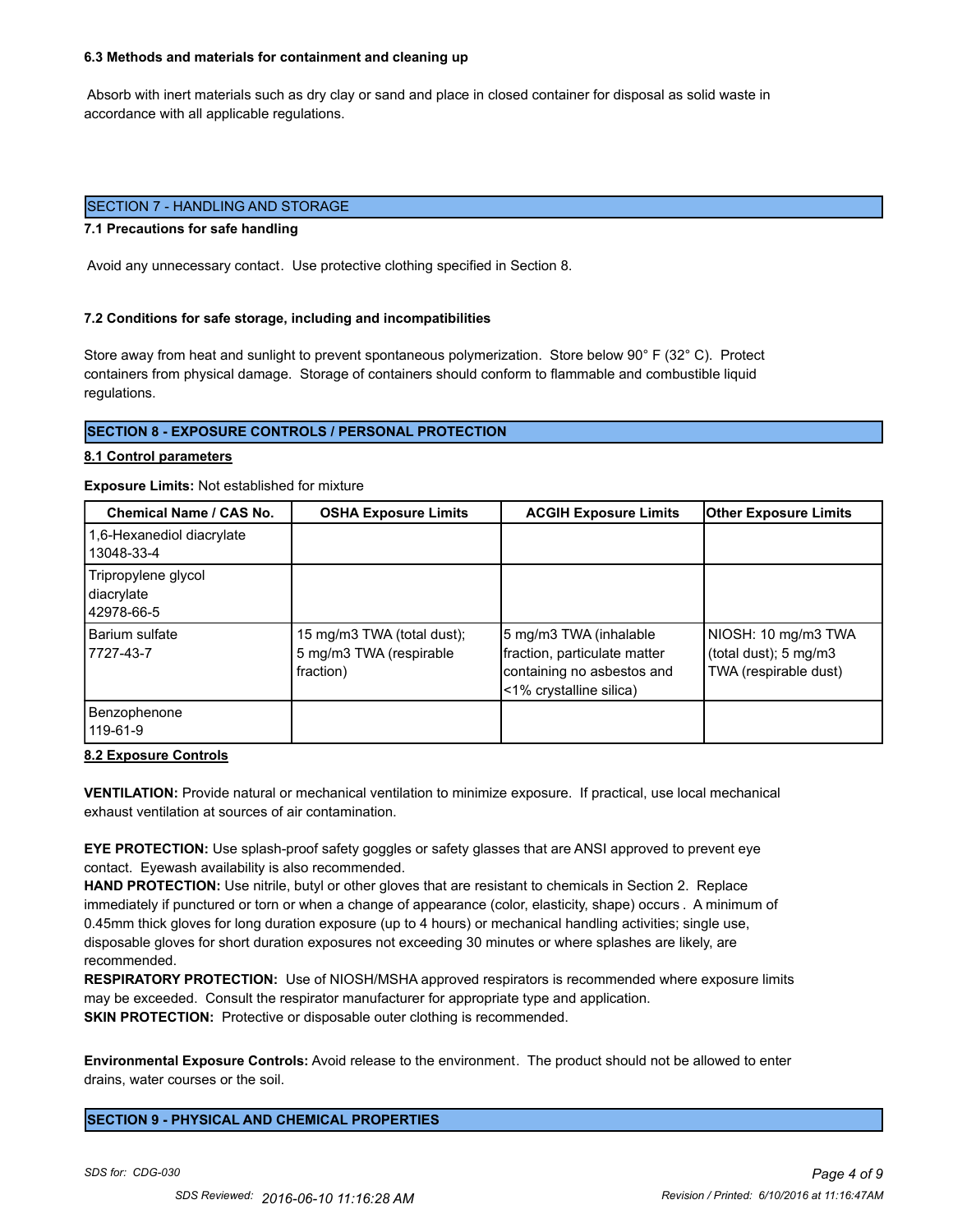# **9.1 Information on basic physical and chemical properties**

| Appearance:                      | Liquid with moderate<br>viscosity | Odor:                            | Mild Acrylic odor |
|----------------------------------|-----------------------------------|----------------------------------|-------------------|
| Vapor Pressure:                  | Not Established                   | <b>Vapor Density:</b>            | Heavier than Air  |
| pH:                              | Not Established                   | Formula KG / Gal                 | 4.46              |
| <b>Melting Point:</b>            | Not Available                     | <b>Freezing Point:</b>           | Not Available     |
| Solubility:                      | Not Soluble in Water              | <b>Boiling Range:</b>            | Not Available     |
| <b>Flash Point:</b>              | See section 5.1                   | <b>Evaporation Rate:</b>         | $<$ 1             |
| <b>Flammability:</b>             | See Section 5.4                   | <b>Explosive Limits:</b>         | See Section 5.4   |
| Viscosity:                       | See Certificate of<br>Analysis    | <b>Specific Gravity (SG)</b>     | 1.179             |
| Grams VOC less water:            | $< 1\%$                           | <b>Partition Coefficient</b>     | Not Available     |
| <b>Auto-Ignition Temperature</b> | Not Available                     | <b>Decomposition Temperature</b> | Not Available     |

# **SECTION 10 - REACTIVITY / STABILITY HAZARD DATA**

# **10.1 Reactivity**

None known

# **10.2 Chemical Stability**

This material is stable under recommended storage and handling conditions.

# **10.3 Possibility of hazardous reaction**

Under certain conditions (excess temperatures and contamination) hazardous polymerization may occur. Avoid high temperature and contamination with foreign materials.

# **10.4 CONDITIONS TO AVOID:**

Excessive heat, ignition sources and contamination with dirt and other foreign materials.

# **10.5 Incompatible Materials:**

Avoid contamination or inappropriate mixing with strong oxidizing agents, peroxides, strongly caustic materials and metal corrosion products including rust. Do not expose to UV light during storage.

# **10.6 Hazardous decomposition products**

Thermal oxidation or pyrolysis (as in fire) may yield carbon dioxide, carbon monoxide and volatile organic fragments which are flammable, irritating or toxic.

Hazardous polymerization will not occur. **SECTION 11 - TOXICOLOGICAL INFORMATION**

**Component Toxicity: Component Description Oral, Dermal, Inhalation Toxicity Ecotoxocity:**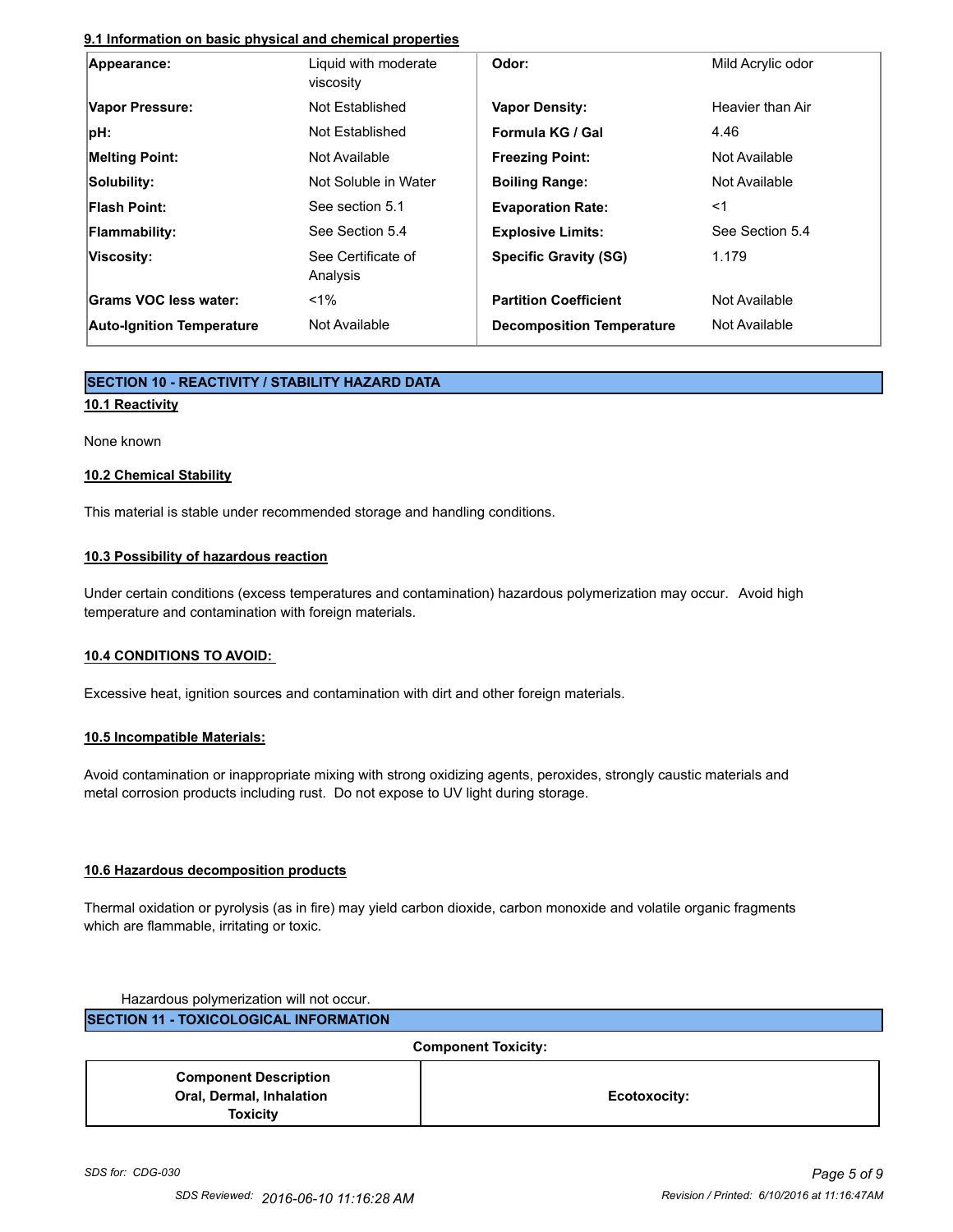| 1,6-Hexanediol diacrylate<br>Oral:5.00 g/kg (Rat)<br>Dermal: 3,600.00 µL/kg (Rabbit) | N/A                                                                                 |
|--------------------------------------------------------------------------------------|-------------------------------------------------------------------------------------|
| Tripropylene glycol diacrylate<br>Oral:3,000.00 mg/kg (Rat)                          | 48 Hr EC50 Daphnia magna: 88.7 mg/L<br>72 Hr EC50 Desmodesmus subspicatus: >28 mg/L |
| <b>Barium sulfate</b>                                                                | N/A                                                                                 |
| Benzophenone<br>Dermal: 3,535.00 mg/kg (Rabbit)                                      | 96 Hr LC50 Pimephales promelas: 13.2 - 15.3 mg/L [flow-through]                     |

**TOXICOLOGICAL DATA:** Slightly Toxic by injestion. Prolonged or repeated exposure may result in sensitization.

**LC50** - No additional information **LD50** - No additional information **MUTAGENICITY:** No additional information **REPRODUCTIVE EFFECTS:** No additional information **CARCINOGENICITY:**

Benzophenone: IARC: Possible human carcinogen OSHA: listed

Carcinogenicity:

# **SECTION 12 - ECOLOGICAL INFORMATION**

# **12.1 Toxicity**

No determination has been made on ecological impact. However, it is recommended to prevent contamination of the environment with this product, i.e. soil, landfills, drains, sewers, surface waters, etc.

### **12.2 Persistence and degradability**

No determination has been made on ecological impact. however, it is highly recommended to prevent contamination of the environment with this product, i.e. soil, landfills, drains, sewers, surface waters, etc

### **12.3 Bioaccumulative potential**

No determination has been made on ecological impact. However, it is highly recommended to prevent contamination of the environment with this product, i.e. soil, landfills, drains, sewers, surface waters, etc.

### **12.4 mobility in soil**

No determination has been made on ecological impact. However, it is highly recommended to prevent contamination of the environment with this product, e.i. soil, landfille, drains, sewers, surface waters, etc.

# **SECTION 13 - DISPOSAL CONSIDERATIONS**

### **13.1 Waste Water methods**

If material becomes a waste, it does not meet the criteria of a hazardous waste as defined under the Resource Conservation and Recovery Act (RCRA) 40 CFR 261 as supplied. Dispose of this material in accordance with all applicable federal, state, provincial, and local laws and regulations.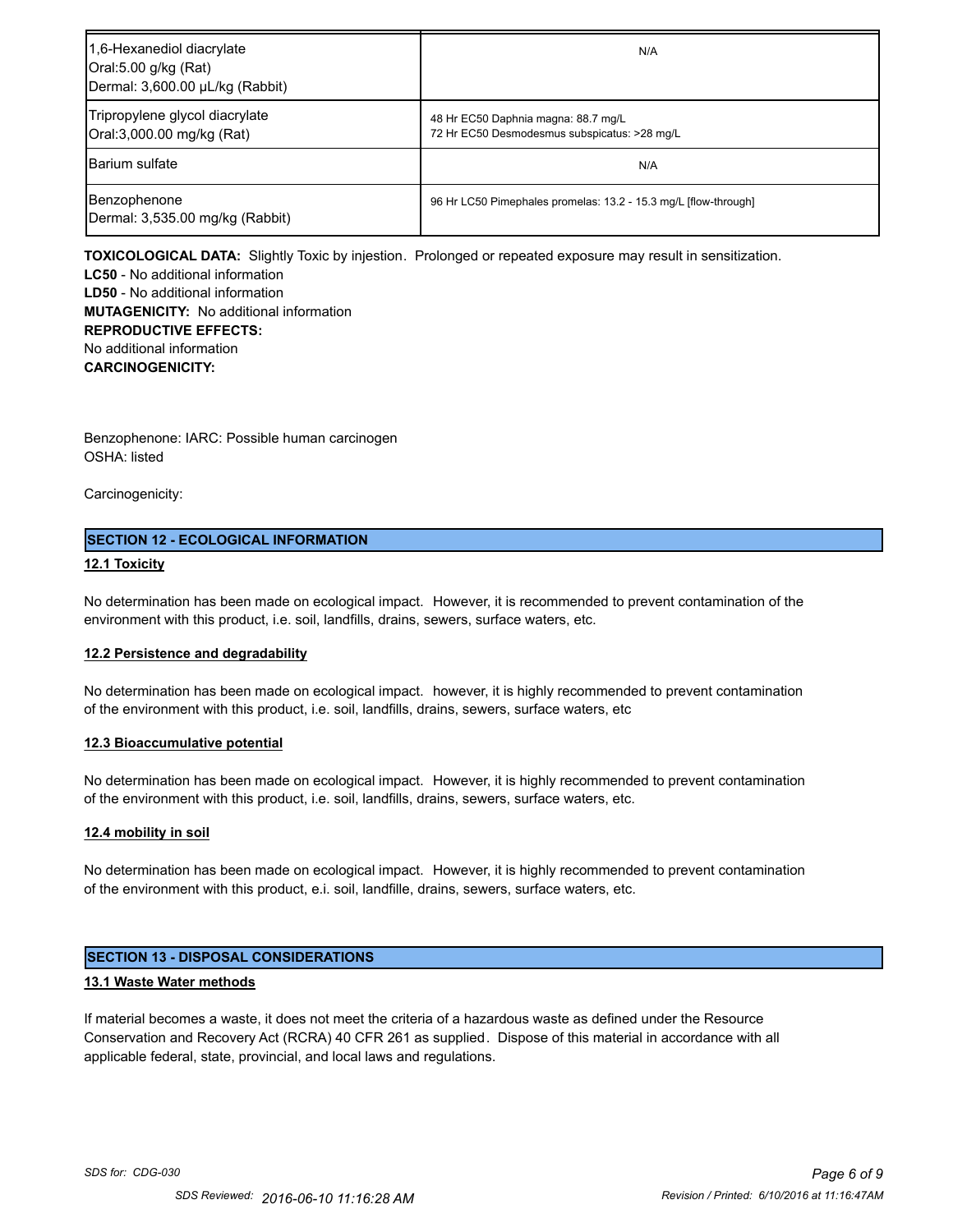### **SECTION 14 - TRANSPORTATION INFORMATION**

Transport this product in accordance with all applicable laws and regulations . This product, as supplied, is not regulated nor classified as a hazardous material/dangerous good by United States Department of Transportation (DOT), the International Civil Aviation Organization (ICAO), the International Maritime Organization (IMO), the Canadian Transportation of Dangerous Goods Act (TDG), or the International Air Transport Association (IATA) .

- **14.1 UN Number:** Not Applicable
- **14.2 UN Proper Shipping Name:** Not Applicable
- 

**14.3 Transport Hazard Class:** Not Applicable **DOT (49 CFR)/IATA/IMDG Hazard Class:** Not Applicable

 **14.4 Packing Group:** Not Applicable

#### **SECTION 15 - REGULATORY INFORMATION**

### **15.1 Safety, Health and Environmental regulations / legislation specific for the substance or mixture**

This safety data sheet has been formatted to the best of our ability in accordance to Directive 67/548/EEC or Directive 1999/45EC, American National Standards Institute (ANSI) and contains hazard criteria and all information required by the Canadian Controlled Products Regulation (CPR) in regard to this product.

**Clean Air Act - Ozone Depleting Substances (ODS):** This product and its components do not contain Ozone Depleting Substances.

**Canadian Inventory Status:** Components of this product are currently listed on the Canadian Domestic Substance List (DSL) or the Canadian Non-Domestic Substance List (NDSL).

**Coalition of Northeastern Governors (CONEG):** This product meets the requirements of CONEG pertaining to heavy metals total content of no more than 100 PPM. No heavy metals are added as a part of the formulation, but raw materials may contain residual parts per million as naturally occurring elements.

**European Inventory Status:** Components of this product are listed on the European Inventory of Existing Commercial Substances (EINECS), the European List of Notified Chemical Substances (ELINCS), or are exempt from being listed.

**Food and Drug Administration (FDA) Food Packaging Status:** Components of this product have not been cleared by FDA for use in food packaging and/or other applications as an indirect food additive .

**European Union Directive 2011/65/EC Restriction of Hazardous Substances (RoHS):** This product is in compliance with the requirements of the RoHS2 Directive.

### **California Proposition 65 RTK:**

The following components of this mixture are listed under California Proposition 65: Benzophenone 119-61-9 0.1 to 1.0 % Carcinogen If CAS numbers 13463-67-7 and/or 1333-86-4 are listed they are not supplied in respirable form.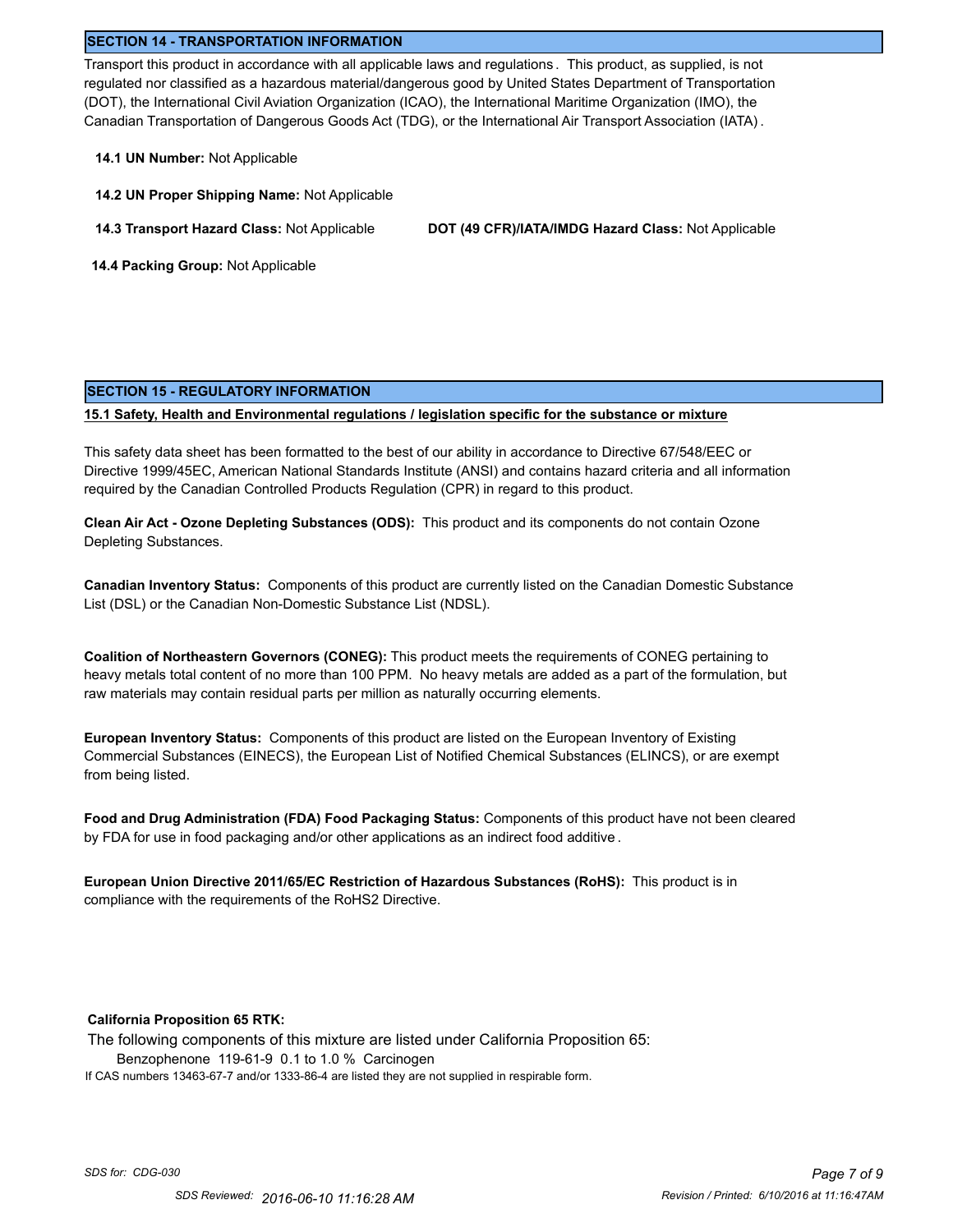**REACH** : This product is compliant with the registration of the REACH Regulation (EC) No. 1907/2006 as all its components are either excluded, exempt and/or preregistered.

The following Substances of Very High Concern are present (updated December 17, 2015 to review for the 168 SVHC)

- None

- None

### **Superfund Amendments and Reauthorization Act of 1986 (SARA) Title III: Section 302:**

- None

#### **Superfund Amendments and Reauthorization Act of 1986 (SARA) Title III: SARA 313:**

 This product contains the following components that are regulated under the Toxic Chemical Release Reporting requirements 40 CFR 372:

- None

**Global Inventories:** The components of these products are listed in the following or exempt from listing:

| Europe (EINECS):     | Yes |
|----------------------|-----|
| USA (TSCA):          | Yes |
| Canada (DSL):        | Yes |
| Japan (ENCS):        | Yes |
| Philippines (PICCS): | Yes |
| China (IECSC):       | Yes |
| Australia (AICS):    | Yes |
| Korea (KECI):        | Yes |
| New Zealand (NZloC): | Yes |
| Taiwan (ECSI):       | Yes |
|                      |     |



following scale:

\* = Chronic health effect PPE Index

- 4 = Severe Hazard A = Safety Glasses
- $3 =$  Serious Hazard  $B =$  Safety Glasses and Gloves
- 2 = Moderate Hazard C = Safety Glasses, Gloves and Protective Apron
- 1 = Slight Hazard D = Face Shield, Gloves and Protective Apron
- 0 = Minimal Hazard E = Safety Glasses, Gloves and Respirator

### **Definitions**